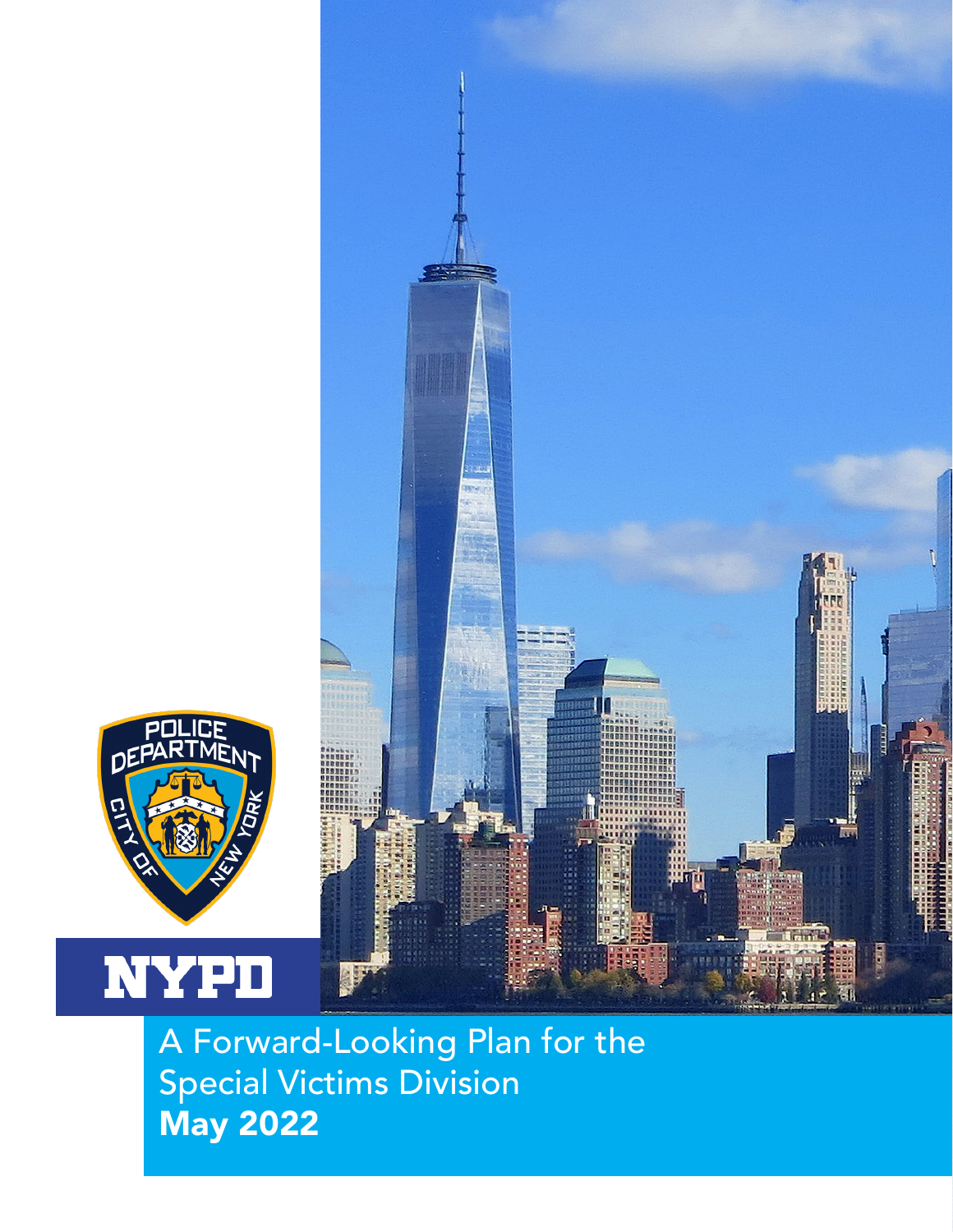# **Introduction**

The NYPD is committed to effectively investigating crimes and supporting survivors of sexual assault. That commitment extends to sexual assault cases, which are handled by the Special Victims Division (SVD). The Special Victims Division is housed within the Department's Detective Bureau, and aims to resolve these cases effectively and efficiently, while also helping survivors and their families receive the support they need.

SVD's members take their roles very seriously within the Department, and demonstrate consistent commitment to supporting and improving responses to sexual assault cases. The Department follows up with survivors about their cases in a timely manner, and maintains manageable caseloads for all investigators to assure a high level of investigation. SVD also regularly engages with survivor advocates and District Attorneys to ensure their voices are heard and understood during the investigation process.

While there is much that SVD does well, the NYPD is always seeking to improve its operations as it relates to sensitive cases and supporting sexual assault survivors. With the generous support from the New York City Police Foundation, the Research Triangle Institute (RTI) was hired to perform an independent assessment of the Department's proficiency and capacity in responding to and investigating adult sexual assault cases.

RTI's assessment team was composed of criminologists, prosecutors, survivor advocates, forensic scientists, and current and retired police personnel. RTI reviewed Department policy and training, interviewed dozens of NYPD employees and outside stakeholders, and analyzed 150 case files to better understand the Department's approach to adult sexual assault cases.

The NYPD has already undertaken some immediate changes to its approaches to sexual assault cases, and has created the following plan to ensure the Department is constantly improving the way we serve the public.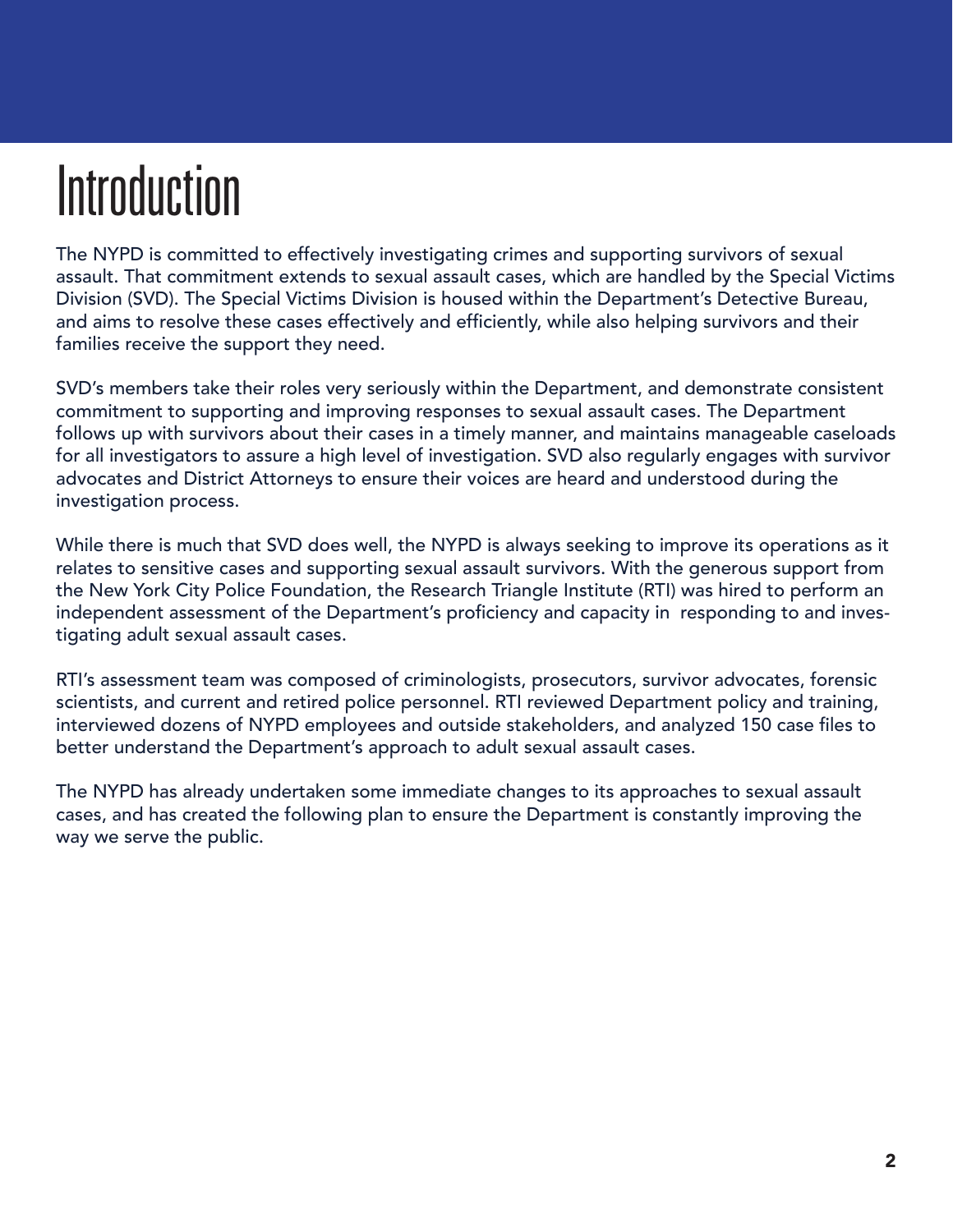# Recent Enhancements

The Department has implemented and continues to work on numerous initiatives in order to improve how it responds to and investigates sexual assault cases. These improvements, some of which are highlighted below, impact how cases are investigated and how survivors of sexual assault are served.

# Trauma-Informed and Investigations Trainings

The Department recently partnered with Thomas Tremblay Consulting & Training to deliver their Trauma-Informed Sexual Assault Investigations Training, a national standard for investigating and managing crimes of sexual assault. The training emphasizes respectful and professional communication with survivors of trauma and abuse. Training components include, but are not limited to: Recognizing survivor trauma and applying trauma-informed approaches to minimize the effects of trauma on the survivor, and examining the myths, rape culture, and potential biases around sexual assault and its impact on investigations.

# SVD Facilities with a Survivor-Centered Approach

The Department is committed to providing survivor-centered spaces in its facilities, and has ongoing projects to improve them. In 2019, the NYPD opened a newly renovated space for the Manhattan Special Victim Squad at 137 Centre Street and relocated the Squad from their previous location at PSA5. The space includes designated child-friendly waiting room space, designated survivor interview rooms, aesthetic improvements, and new furniture for survivors and employees. An additional floor in 137 Centre Street has been allocated to continue expanding to include space for collocation of the District Attorney and advocates for survivors. Renovations have also been made in existing spaces in the Bronx, Brooklyn, Staten Island, and Queens facilities. These facilities now all have designated survivor spaces, seating for advocates, and other aesthetic enhancements. The Department continues to work with the NYC Department of Citywide Administrative Services (DCAS) to identify more appropriate facilities to house long-term SVD operations in the Bronx, Brooklyn and Queens and to provide additional co-located services whenever possible. Currently, the Department and DCAS are exploring new survivor-centered facilities in Brooklyn and the Bronx.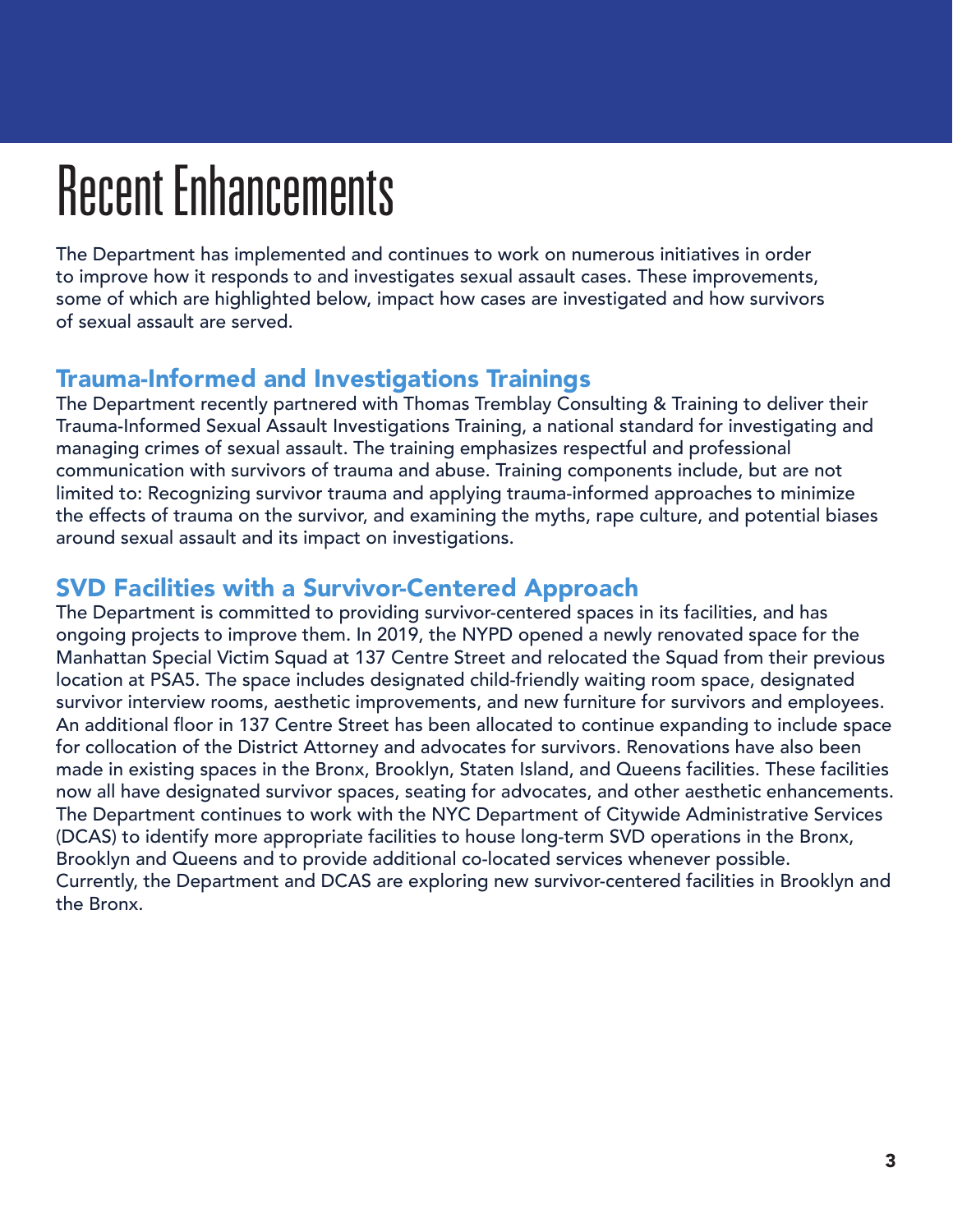# Staffing Improvements and Specified Assignments

At the end of 2021, there were 248 investigators assigned to the Special Victims Division, including 121 investigators assigned to the adult squads in the Bronx, Brooklyn, Queens, Manhattan, and the squad located in Staten Island that investigates both child abuse and adult crimes. Notably, this is a 78% increase over 2018 (67), as cited in a 2018 report from the Department of Investigation. An additional 76 investigators are assigned to the NYPD's dedicated Child Abuse Section in the Bronx, Brooklyn, Queens, and Manhattan. Moreover, 19 investigators are assigned to solely investigate sex crimes that occur in the transit system. The remainder are assigned to other units focused on cold cases, monitoring registered sex offenders, and analytics.

# Drug-Facilitated Investigations Team

The Department's drug-facilitated investigation teams specialize in investigating instances of sexual assault when drugs are used. Investigators who have distinguished themselves in the Special Victims Divisions have been specially selected for this unit. Drug-facilitated investigations teams help improve investigatory capabilities at the borough level, enhancing the Department's ability to resolve cases effectively.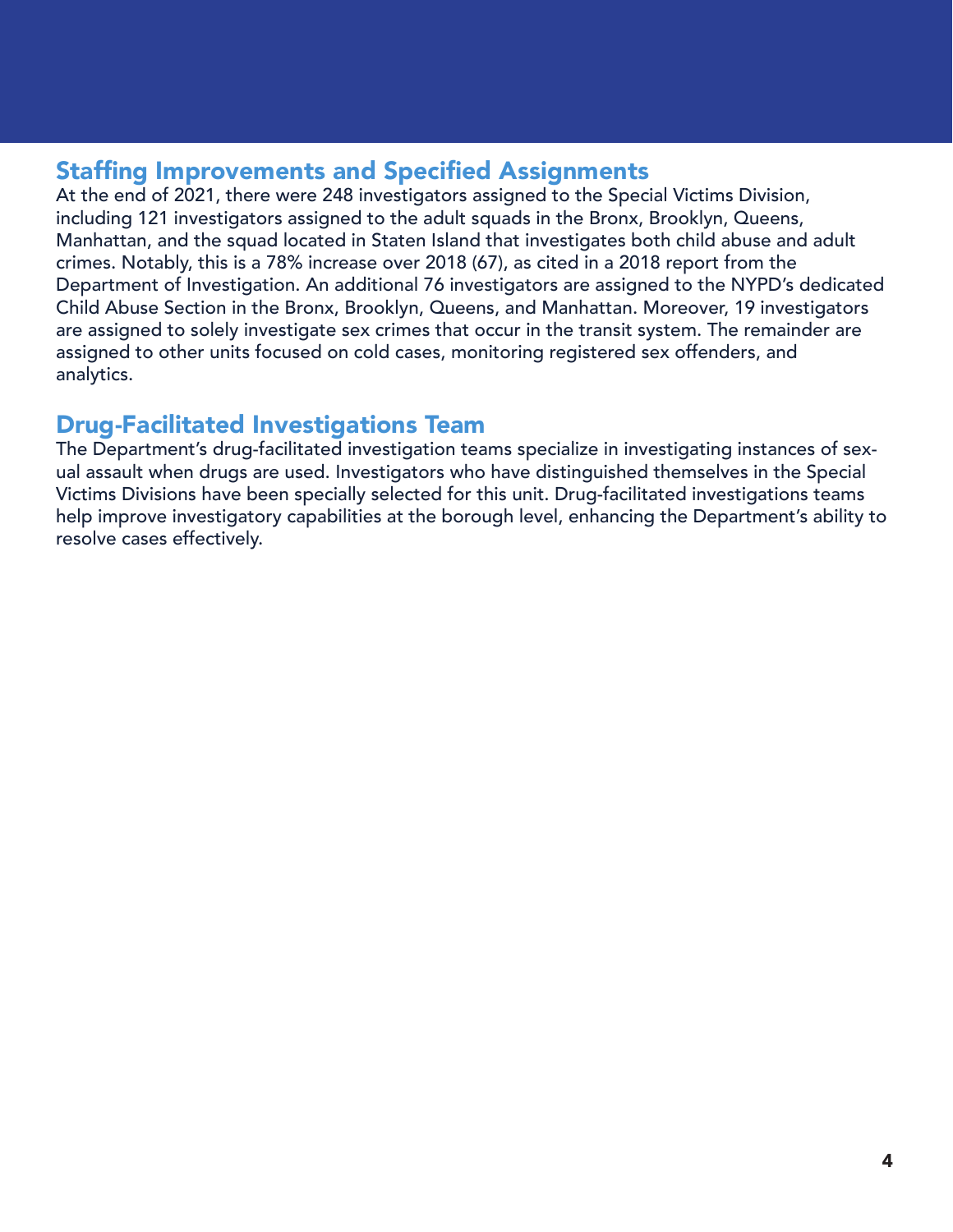# Next Steps

In 2021, the NYPD partnered with the Research Triangle Institute (RTI) to provide a comprehensive assessment of its approach to adult sexual assault cases. This detailed assessment provided the Department with the information it needed to develop a forward-looking plan to improve its practices and continue to be a leader in investigating sexual assault cases.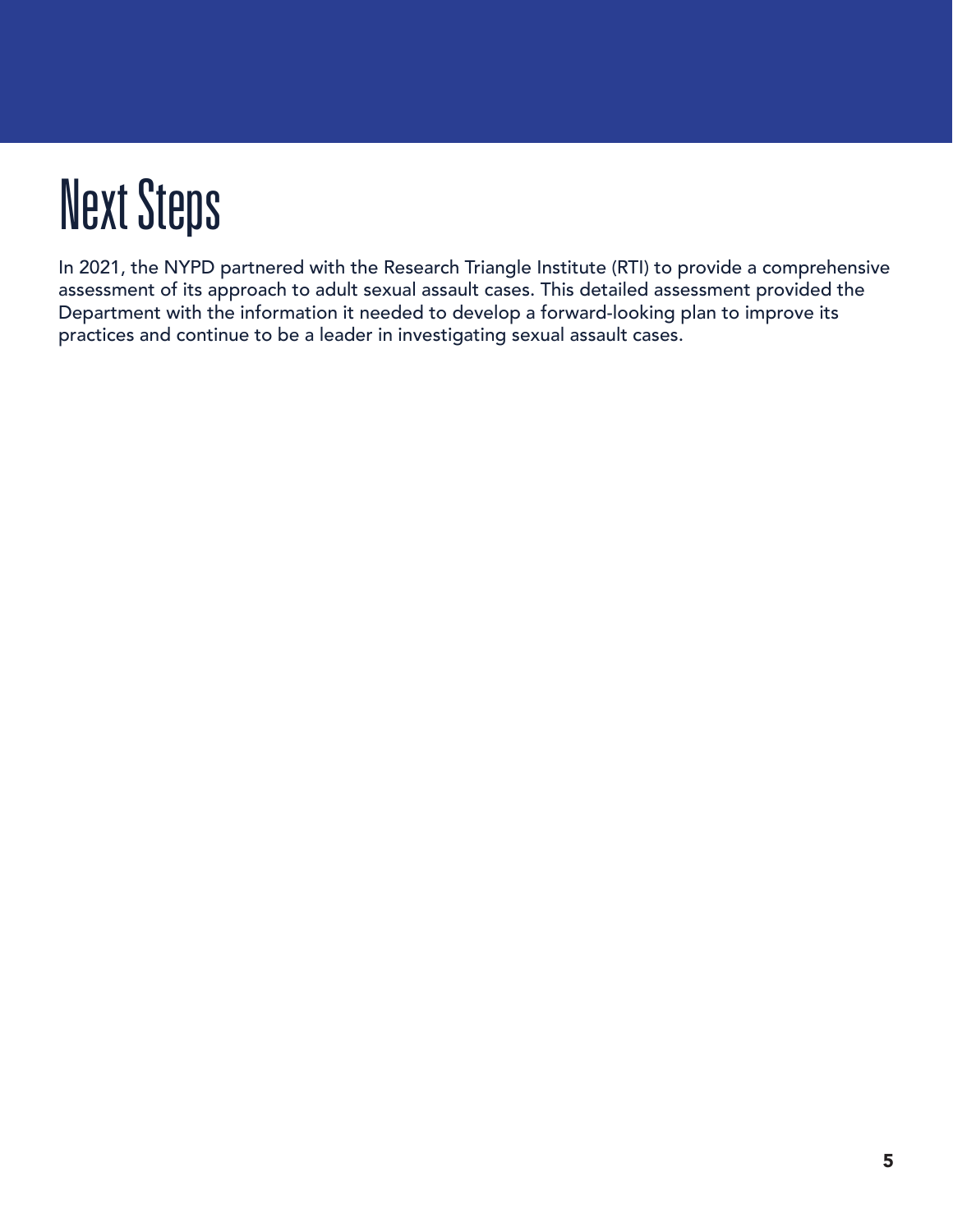# **Policy and Procedure**

The NYPD has many procedures it must follow in order to ensure cases are effectively managed. The Department currently has Patrol Guide and Detective Guide policies related to SVD and its investigative practices, and the Department is committed to streamlining and improving these policies. Additionally, Department-wide, the NYPD seeks to appoint dedicated investigators to ensure that the best and brightest members are acknowledged and promoted.

#### **Recommendation**

The NYPD should create and implement an agency-wide comprehensive sexual assault policy, starting from initial contact with the victim through the investigative process and case resolution.

# NYPD Commitment

Create a guidebook that provides members with direction and expectations to establish a more consistent and standardized response to sexual assault. This document may include:

- Guidance on survivor advocacy and informing survivors of their rights.
- Information related to the NYPD Sexual Assault Hotline.
- Information about sexual assault crime scene management, evidence collection, and forensic medical care.
- Detailed directions for patrol responders including, but not limited to, acquiring statements, expectations of follow-up activities, information on trauma and associated responses, and coordination between patrol officers and SVD investigators.
- Enhanced guidance for detectives around expectations for proper report documentation, protocols on the location and circumstances around the survivor interviews and investigative follow-up.
- Guidance for 911 dispatch interactions with survivors.

#### Projected Completion Date: Q4 2022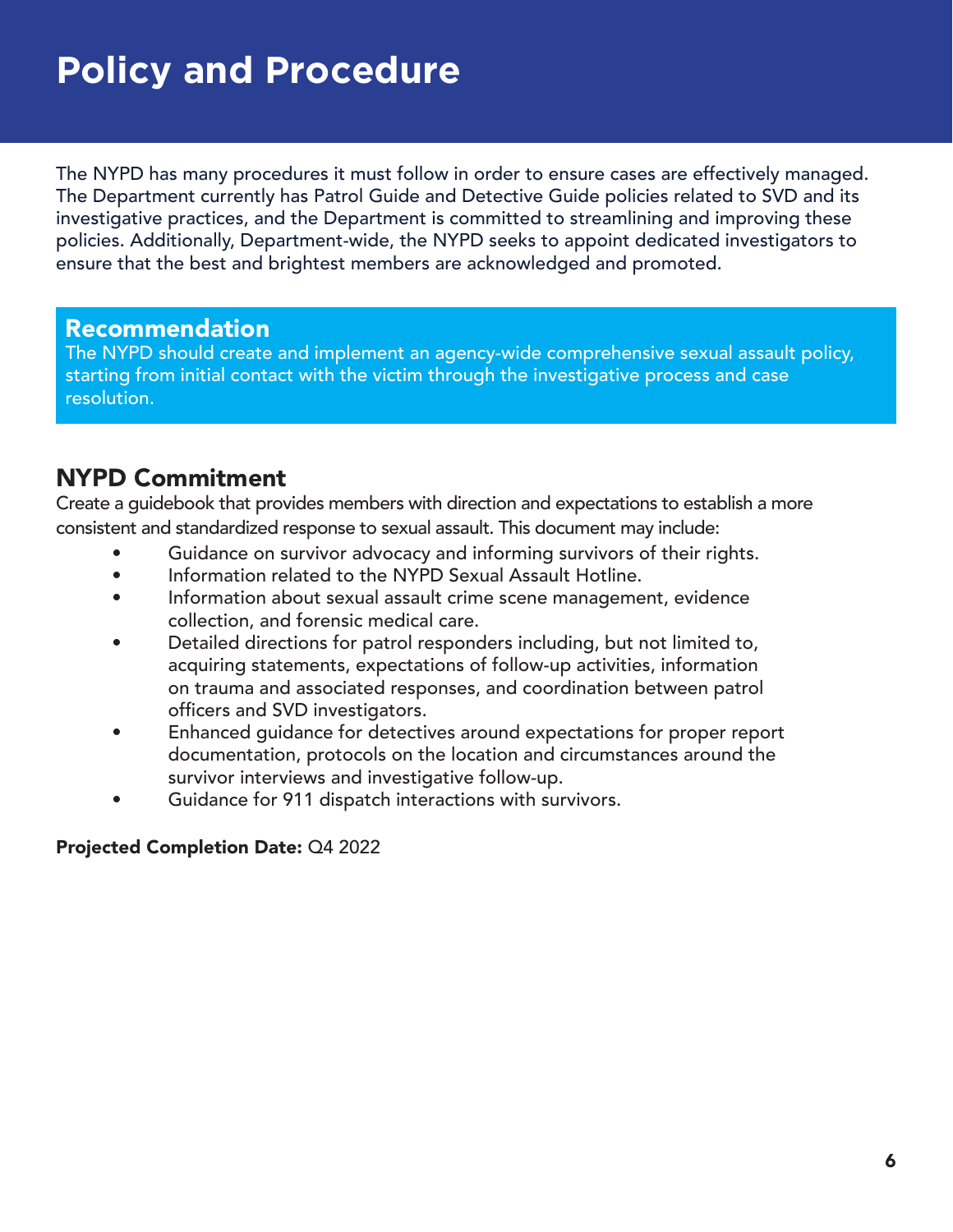Create and implement a standardized process outlining the selection, retention, promotion, onboarding, and performance reviews for SVD members.

## NYPD Commitment

The NYPD will develop a formal process for assigning and onboarding investigators and supervisors to SVD to ensure there is a clear understanding of expectations and training requirements.

#### Projected Completion Date: Q3 2022

## NYPD Commitment

The NYPD will solicit feedback from advocacy partners prior to selecting a new Commanding Officer of the Special Victims Division.

#### Projected Completion Date: Q2 2022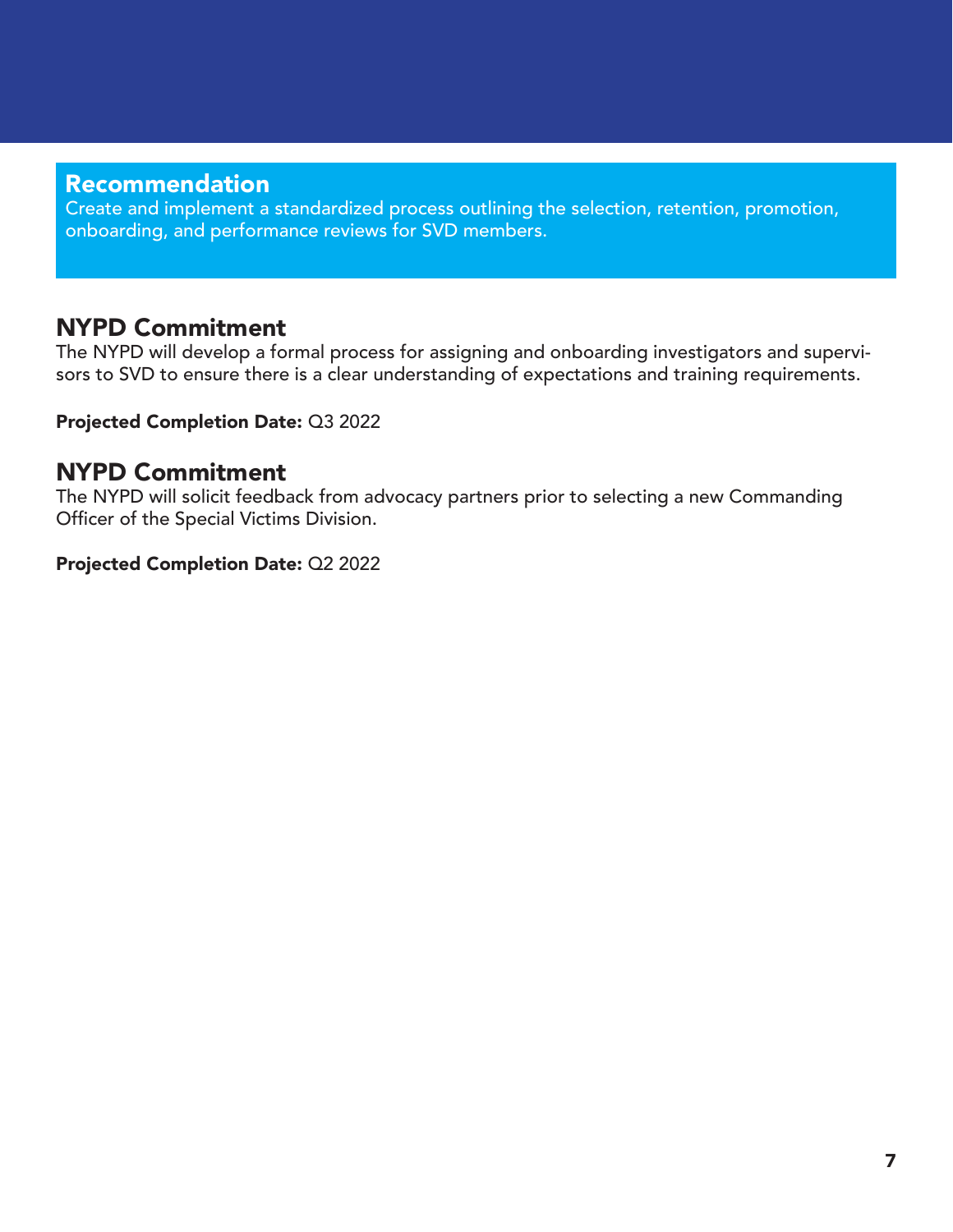# **Training**

The NYPD is always looking for ways to enhance its trainings by exploring new information, courses, and methods for teaching recruits and officers about how to best conduct themselves while on the job. Specifically, with regard to sexual assault cases, the Department has a renewed focus on ensuring all officers have a clear understanding of what makes these cases unique, and how they can be most productively engaged and investigated.

#### Recommendation

Develop and deliver a stand-alone academy training module or section that is exclusively focused on responding to sexual assault incidents.

# NYPD Commitment

The NYPD will provide a dedicated sexual assault module during recruit training. The module will be approximately 3 hours long.

Projected Completion Date: Q2 2022

#### Recommendation

Develop and deliver an in-service sexual assault training for all NYPD personnel who have interactions with survivors of sexual assault (e.g., hotline staff, communications, precinct reception personnel).

# NYPD Commitment

The NYPD will develop an in-service training that will be available for all members of service that may have an interaction with a survivor of sexual assault, including civilian members of service such as 911 operators.

#### Projected Completion Date: Q1 2023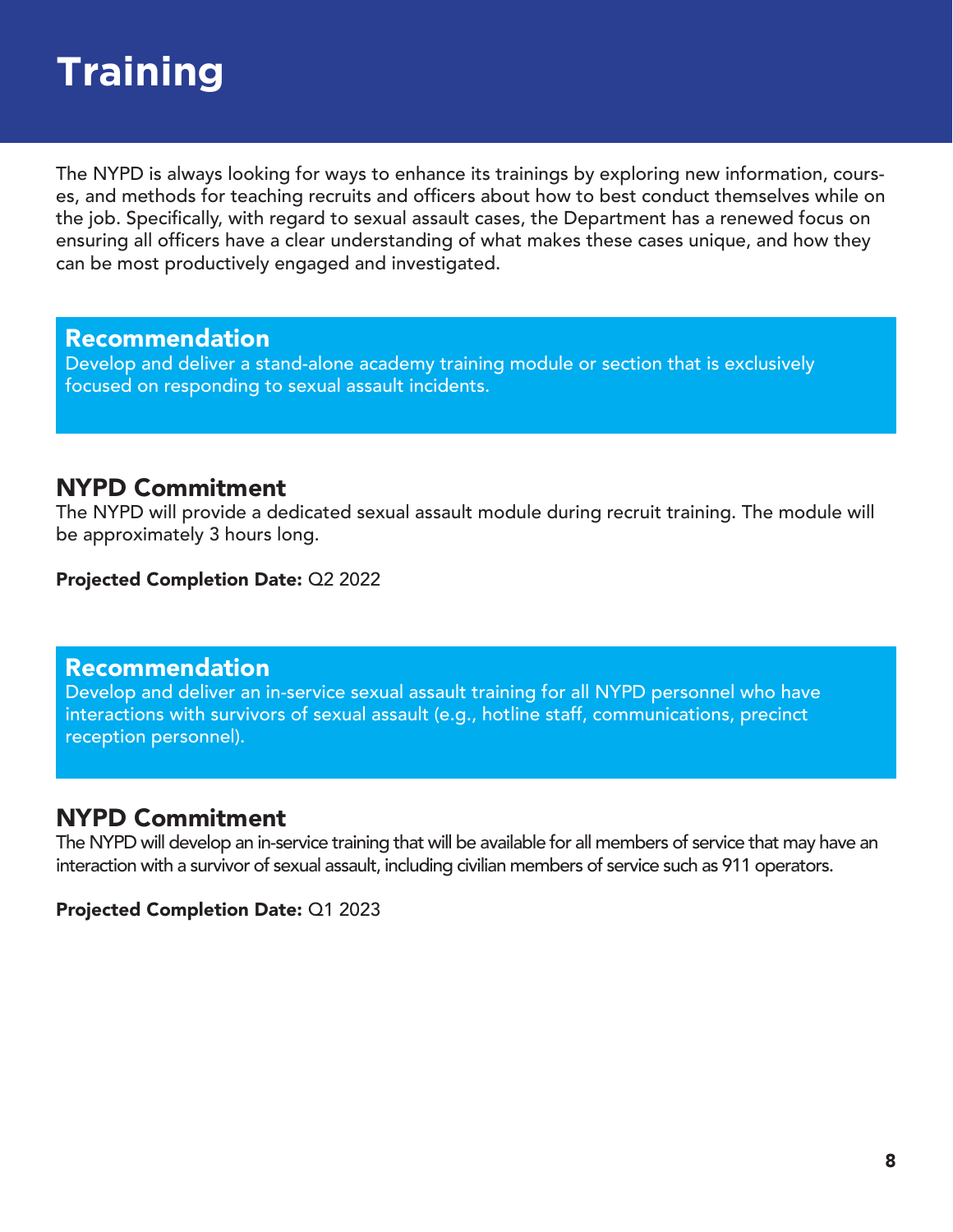Mandate specialized and continuing training for all SVD investigators and supervisors in the aspects of sexual assault response.

## NYPD Commitment

The NYPD will enhance and improve training for all investigators and supervisors assigned to the Special Victims Division.

Projected Completion Date: Q2 2022

#### Recommendation

The NYPD should develop and deliver specialized training for SVD supervisors regarding investigative practices, major case management and oversight, and supervision of detectives.

### NYPD Commitment

The NYPD will enhance and improve existing trainings on appropriate management and investigative practices for all supervisors assigned to the Special Victims Division.

#### Projected Completion Date: Q3 2022

#### Recommendation

Incorporate opportunities for cross-training with partner disciplines (e.g., advocacy, SAFE, Prosecution) to improve communication and provide enhanced understanding of roles and response practices.

### NYPD Commitment

The NYPD will increase cross-training opportunities with outside organizations. The Special Victims Division currently provides several trainings for peer volunteer advocates across the City, including but not limited to the Crime Victims Treatment Center (CVTC), the Sexual Assault and Violence Intervention program (SAVI), Bellevue Hospital Volunteer Advocacy Group, Domestic & Other Violence Emergencies (DOVE), and the New York Presbyterian/Weill Cornell Hospital Volunteer Program.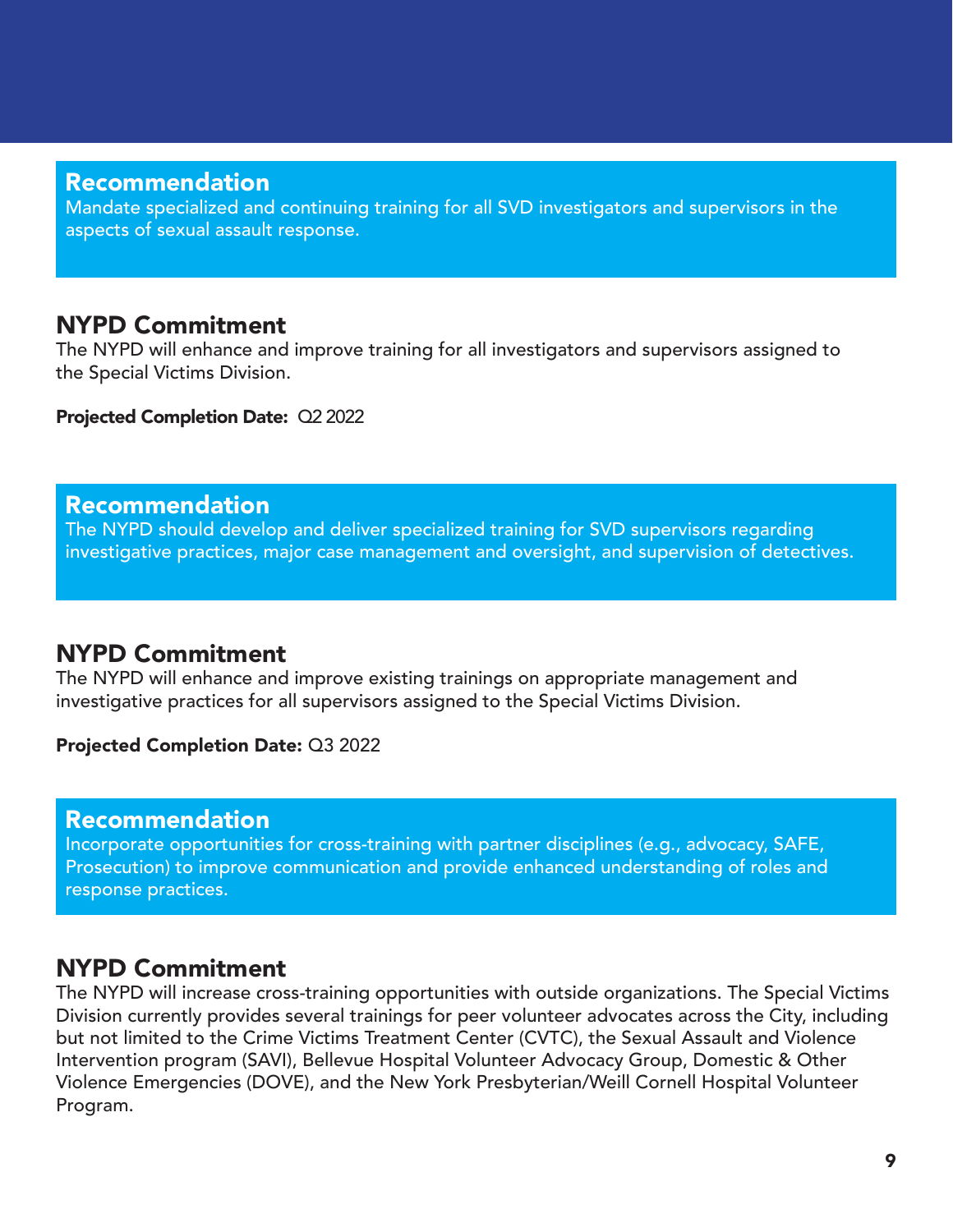# **Investigative Response**

Responding to cases with processes based on best practices is vital to the success of SVD and case closures.The NYPD strives to improve the entire investigative response, from interviewing suspects and crime scene response, to ongoing casework.

#### Recommendation

Ensure consistent supervisory oversight of case assignment, investigative actions, and case statuses to ensure equitable distribution of responsibilities and support feedback opportunities related to caseloads and quality of work. To continue to ensure manageable caseload levels, the NYPD would benefit from a yearly agency-wide review of detective workload including assigned caseloads across all investigative units.

# NYPD Commitment

The NYPD regularly assesses assigned resources and workloads in all areas of the Department. Recently, the Department has undertaken a Bureau-by-Bureau staffing assessment that will look at resource levels, roles and responsibilities, workloads and opportunities for efficiencies. After the initial

Department review is complete, a reassessment will be completed at a regular cadence.

#### Projected Completion Date: Q3 2022

#### Recommendation

Review, evaluate and provide written direction regarding key investigative steps, including detectives photographing victims at the time of their report, utilization of crime scene response, utilization of controlled calls, suspect interviews, and recording of victim interviews.

# NYPD Commitment

The NYPD is committed to better aligning investigative response with best practices, particularly with regard to crime scene response, interviewing suspects, progression of investigative steps, and closing cases.

The Department will review and enhance policies to guide investigators in how to manage crime scenes, how to properly utilize controlled calls, how to conduct suspect interviews, and when to record survivor interviews.

The NYPD has already changed policy on photographing survivors.

#### Projected Completion Date: Q1 2023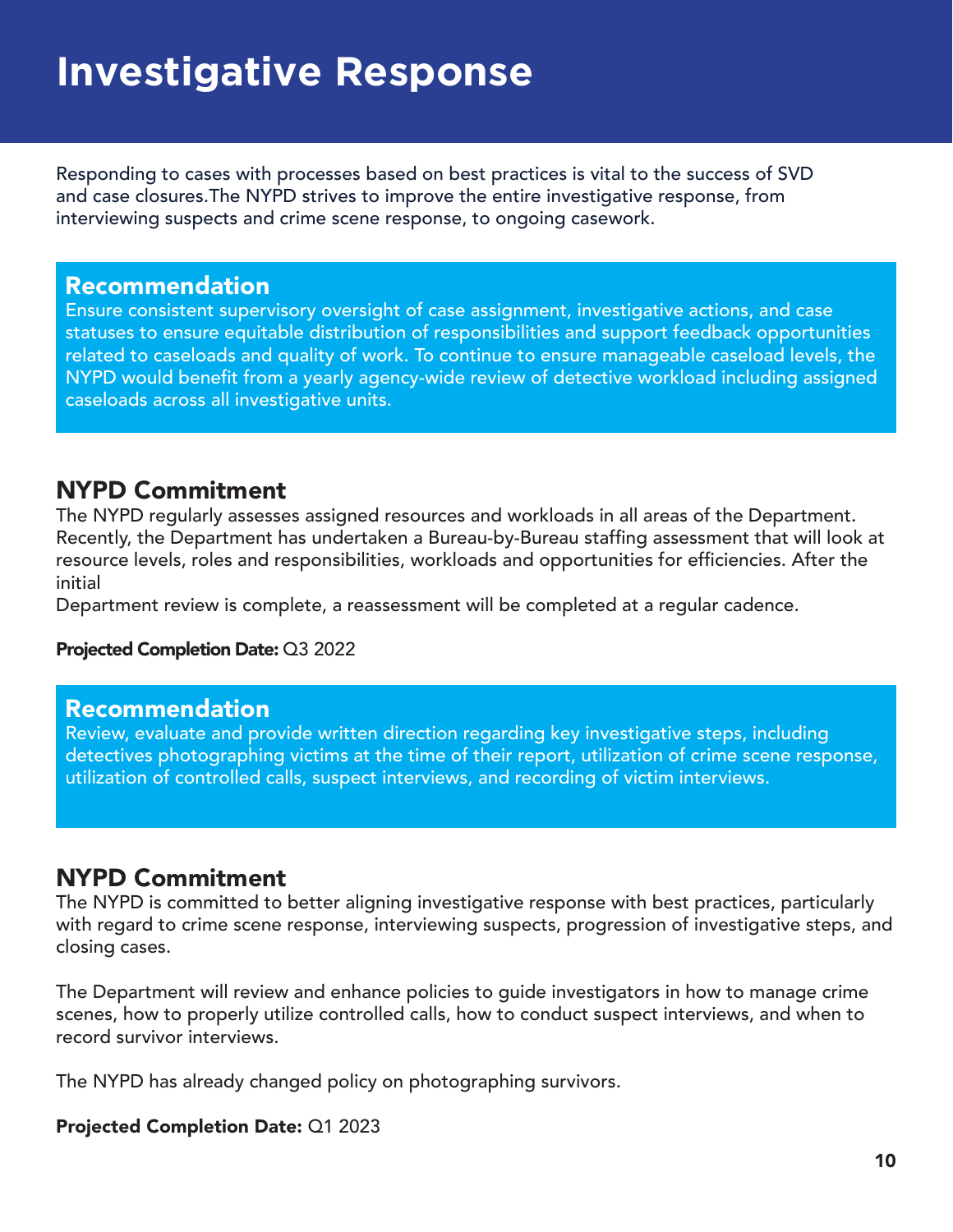Establish a mechanism by which patrol are given the ability to enter case documentation electronically via field-based record management system (RMS) reporting, such that they can enter preliminary report themselves.

#### NYPD Commitment

The Department has been increasing the opportunities for forms to be completed electronically and will explore opportunities to further expand this work.

Projected Completion Date: Q3 2022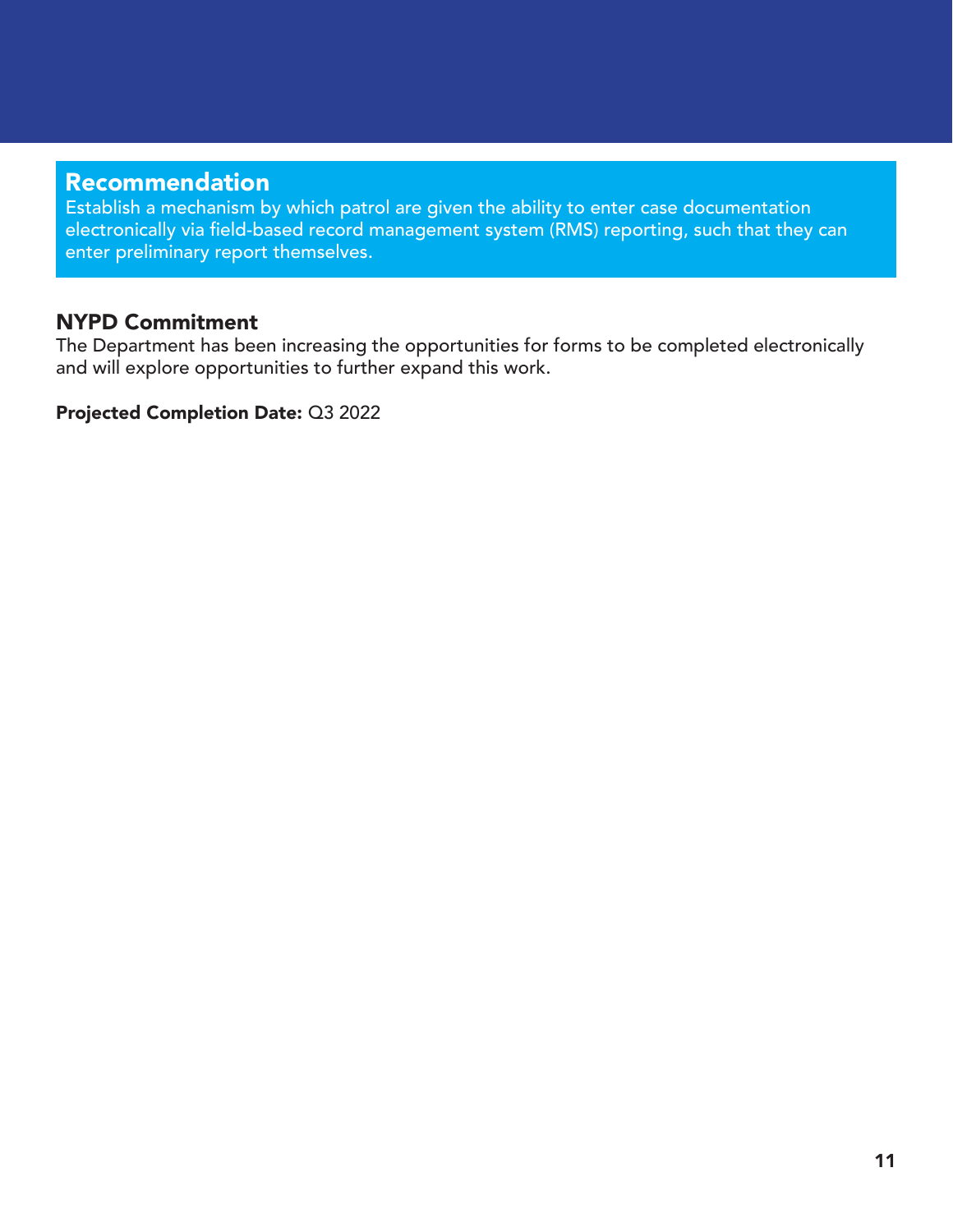# **Partnerships**

The NYPD's guiding philosophy is centered on the idea that strong relationships with communities are crucial to effective law enforcement. With that in mind, the Department aims to continue to foster strong relationships between the Department, communities, survivors, and other partners in law enforcement.

Streamlining and solidifying means by which the NYPD engages with external parties will help improve how sensitive cases are handled.

#### Recommendation

Formalize and standardize interactions with borough District Attorney offices regarding:

- When, where, and what investigations are presented for review
- Pre-charging interviews with victims
- How DA driven victim interviews are completed
- Determinations of probable cause

#### NYPD Commitment

Processes and procedures are a shared responsibility between the NYPD and the District Attorneys (DA). The NYPD will convene a series of meetings with all five New York City District Attorneys to discuss the standardization of processes regarding when and how cases are presented to the DAs.

Projected Completion Date: Q3 2022

#### Recommendation

Develop a standing working group with advocacy partners that includes SVD supervisors and detectives. Use this group to improve communication, define roles, expectations and practices.

#### NYPD Commitment

The Department will regularly meet with advocacy partners to improve practices and further develop bonds with the advocacy community.

Projected Completion Date: Q2 2022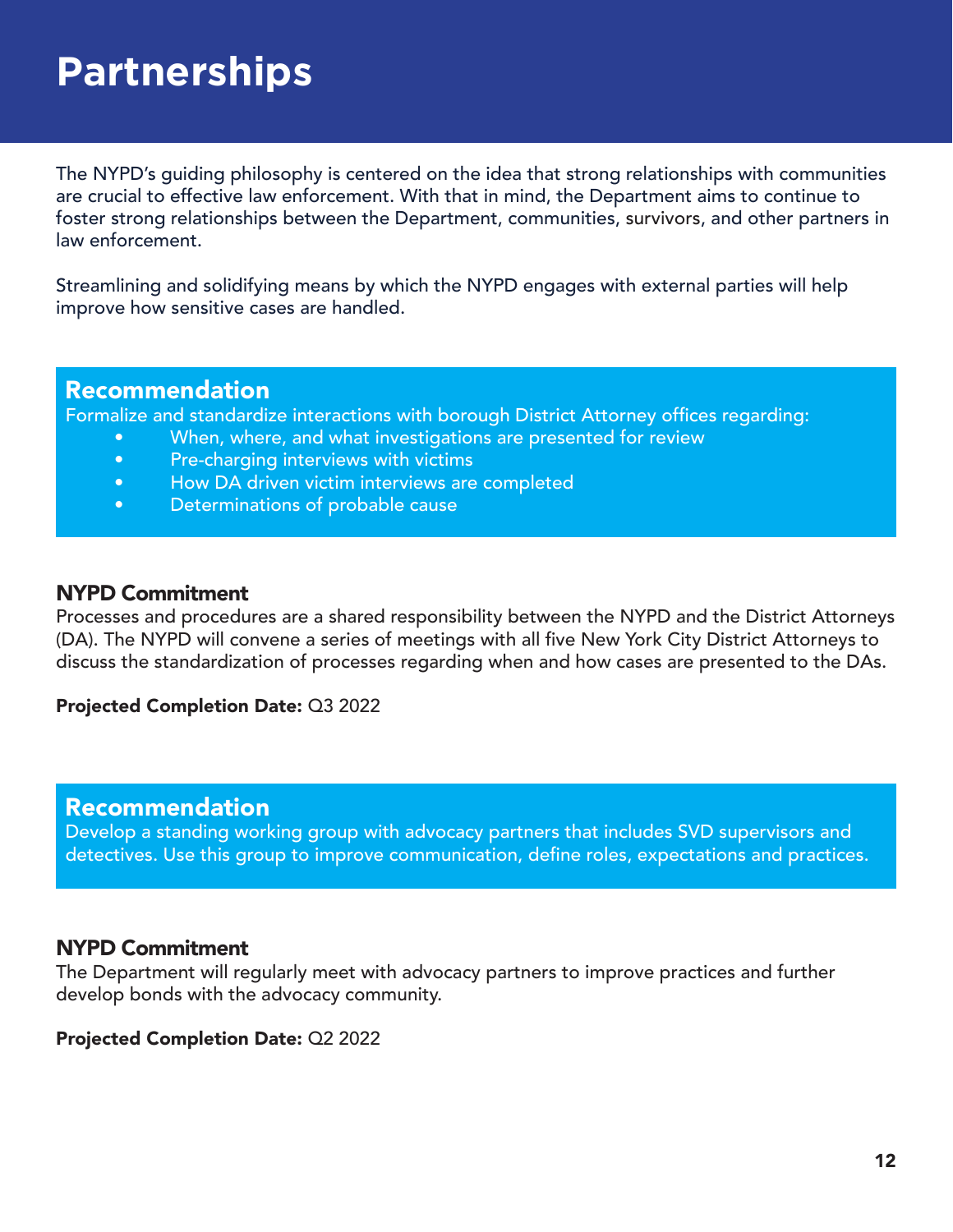Discuss integration of sexual assault advocates within SVDs in all boroughs.

#### NYPD Commitment

Advocates will be more deeply embedded into NYPD boroughs once new facilities improvements are complete. The NYPD is dedicated to making sure survivor services are effective and available where people need them most.

#### Projected Completion Date: Q1 2023

#### Recommendation

Discuss increasing advocacy-law enforcement communications via a designated liaison (akin to the OCME liaison position) and the development of agency-based survivor services unit in the NYPD.

#### NYPD Commitment

The Department will explore the creation of new capabilities to improve survivor advocacy.

#### Projected Completion Date: Q4 2022